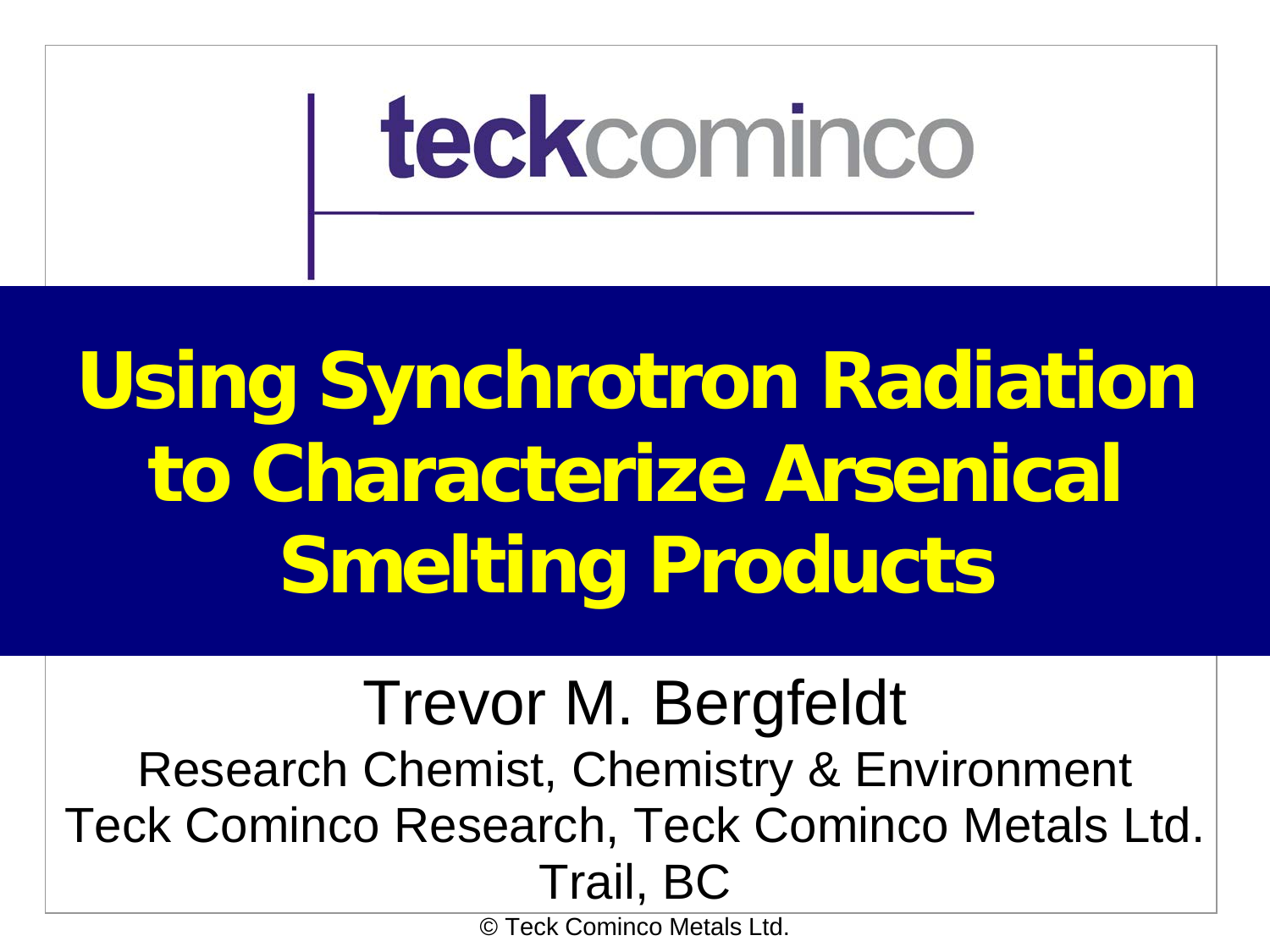# **Outline**

- Overview of Teck Cominco & Trail Ops
- **Teck Cominco and synchrotron radiation**
- Results of an As characterization study
	- #2 Baghouse Dust

teckcominco

- Fe-As-Sb autoclave residue
- **Potential applications**
- Summary & Conclusions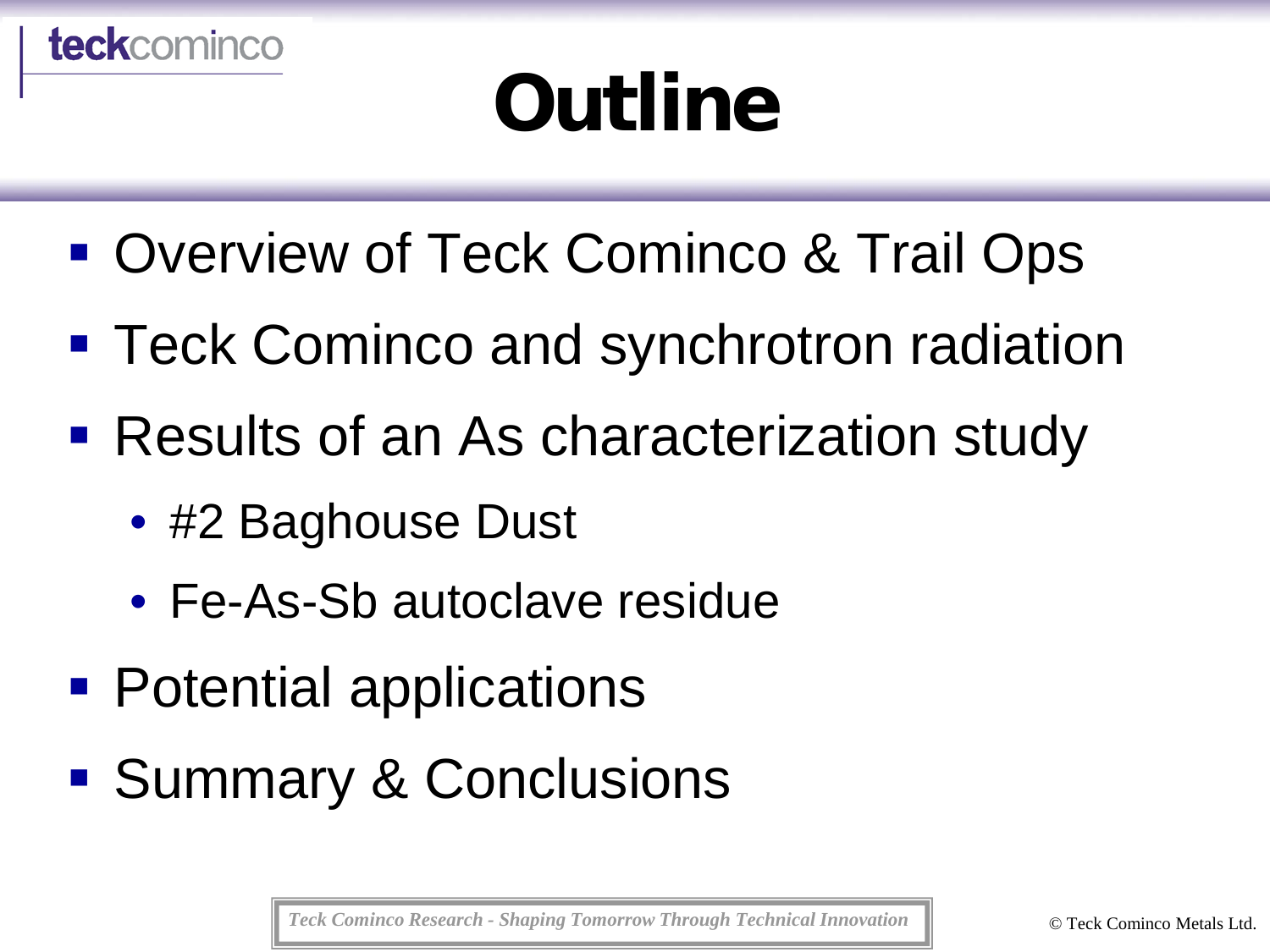

# **Teck Cominco**

- Canadian-based natural resource group
- **Principal activities: mining, smelting, refining**
- 2 Refineries
	- Trail, BC
	- Cajamarquilla, Peru
- Mines in Canada, USA and Peru (Zn, Pb, Cu, Mo, Au, coal)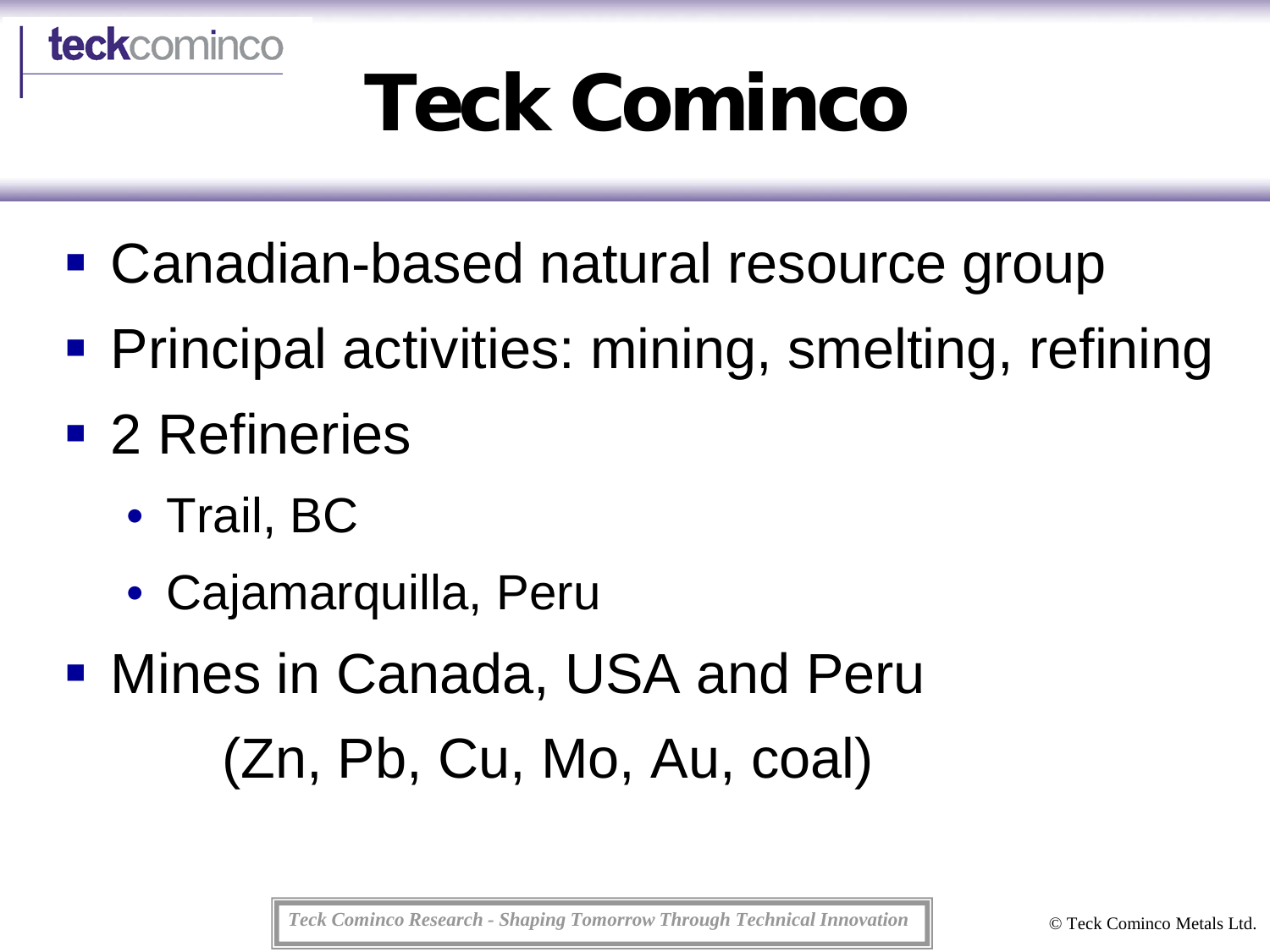teckcominco

## **Trail Operations**

**Largest integrated Zn-Pb smelting &** refining complex of its type in the world **Capacities: 290,000 t/y Zn, 120,000 t/y Pb** Ag, In, GeO<sub>2</sub>, Bi, Cd, Au, low alpha Pb **F sulphuric acid, ammonium sulphate, SO2,** elemental S, copper arsenate, copper sulphate, sodium antimonate High level of environmental awareness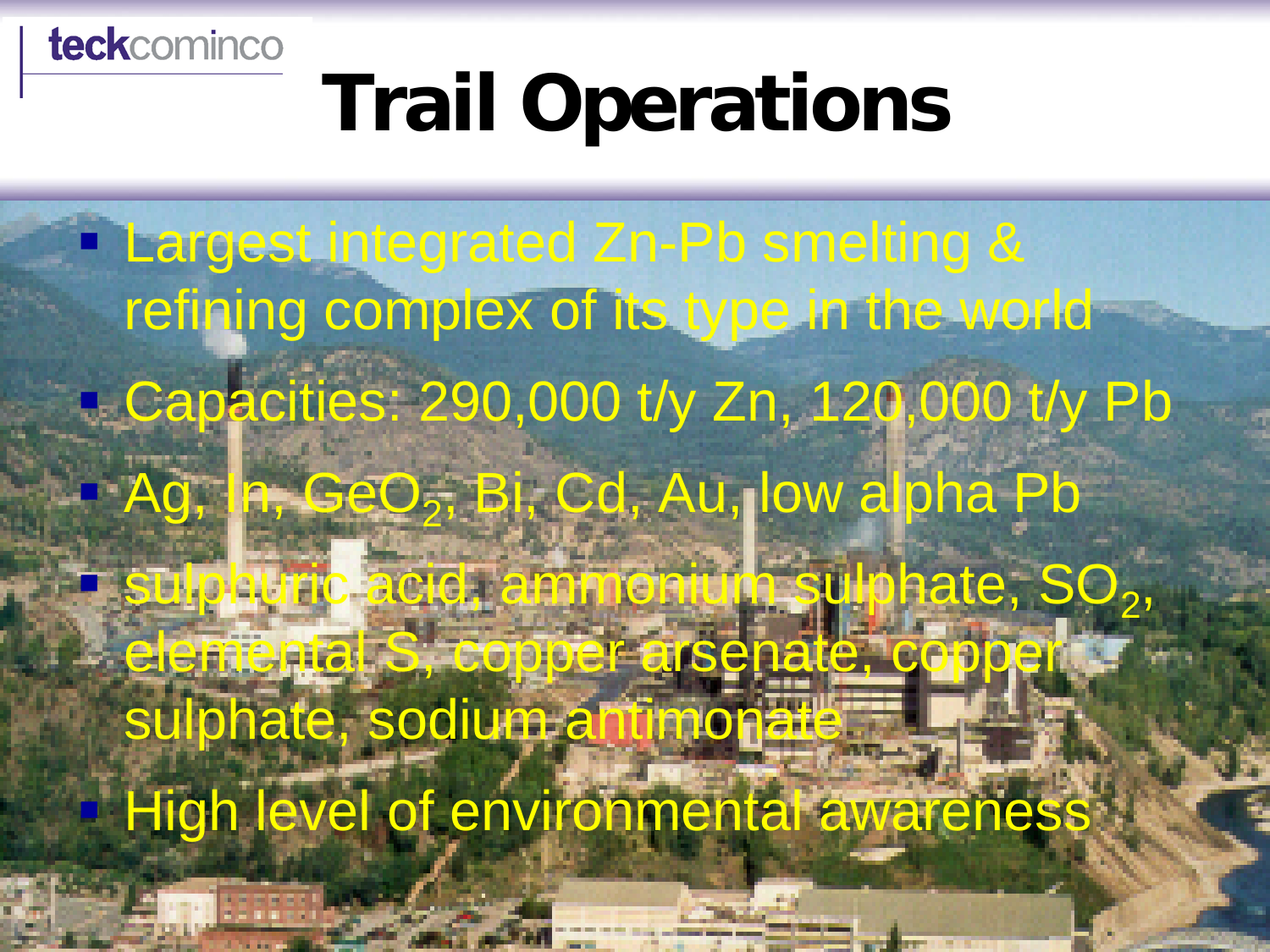

# **Teck Cominco & SR**

- **Teck Cominco & CLS members of CAMIRO** 
	- organization that promotes and manages collaborative research within mining industry
- CLS sponsored a demo project at APS for CAMIRO members (March 2002)
	- demonstrate the use of SR-based techniques to mining/metallurgical industry (As and Se)
	- option to attend demo and bring samples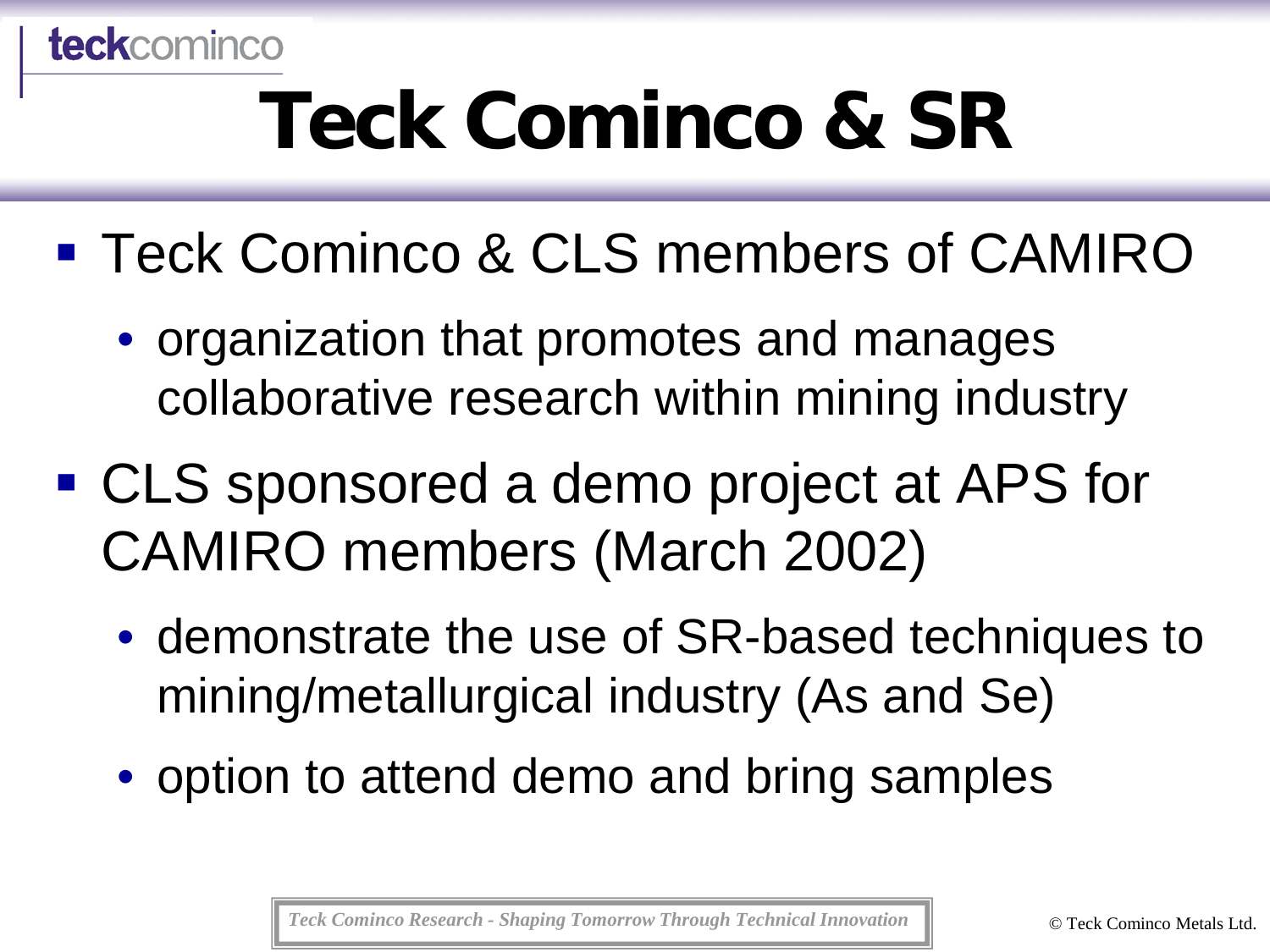# **XANES & XAFS**

- X-ray absorption near edge structure
	- measures characteristic absorption of an X-ray with an electron in a particular core energy level
	- very sensitive to oxidation state

**teck**cominco

- main absorption band for As:  $4p \leftarrow 1s$
- X-ray absorption fine structure
	- interaction with neighbouring atoms
	- can "sit" on absorption band of an element and "look out" at local environment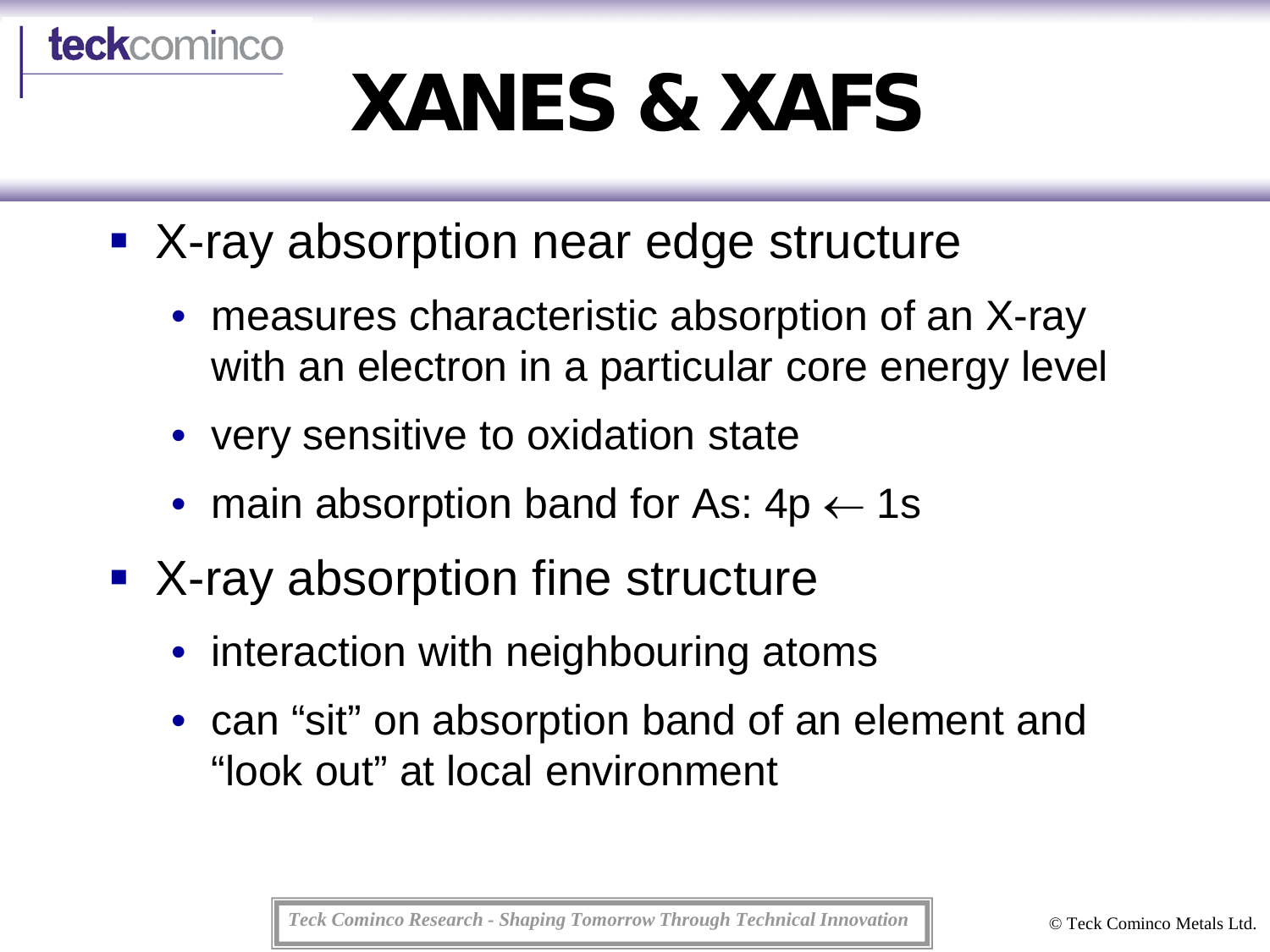#### teckcominco

# **Demonstration at APS**

- Advanced Photon Source
	- Chicago, IL
	- PNC-CAT beamline
- Sent arsenic samples for analysis
- Samples compared to arsenic standards
	- AsFeS
	- $\text{As}_2\text{O}_3$
	- FeAsO<sub>4</sub> $\cdot$ 2H<sub>2</sub>O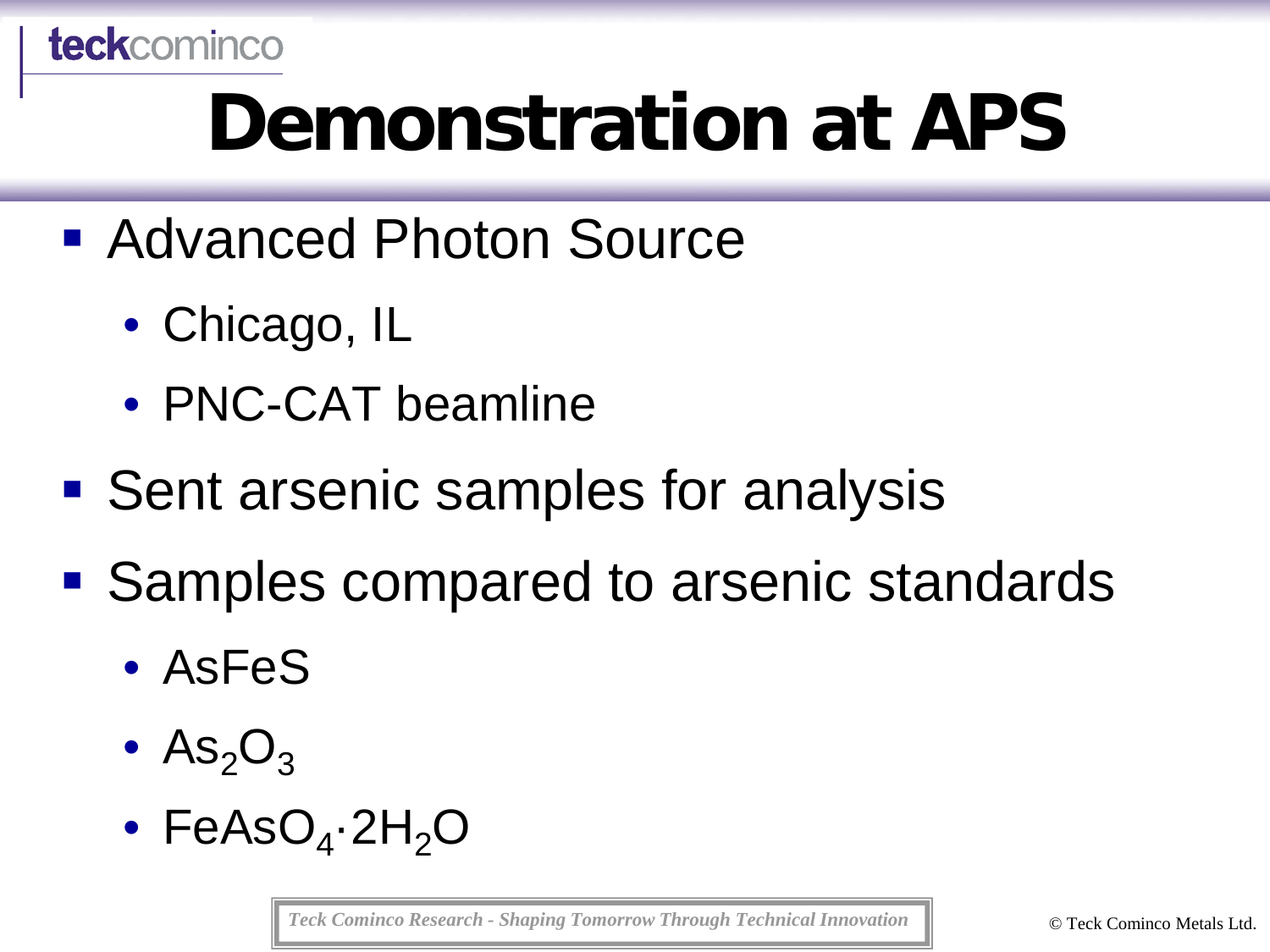

# **#2 Baghouse Dust**

- **Product from lead refining**
- Very fine dust 60% Sb & 15% As
- **Feed to produce copper arsenate and** sodium antimonate
- **Historically assumed to be mixture of**  $Sb_2O_3$  and  $As_2O_3$
- Actual speciation important for present and future processing options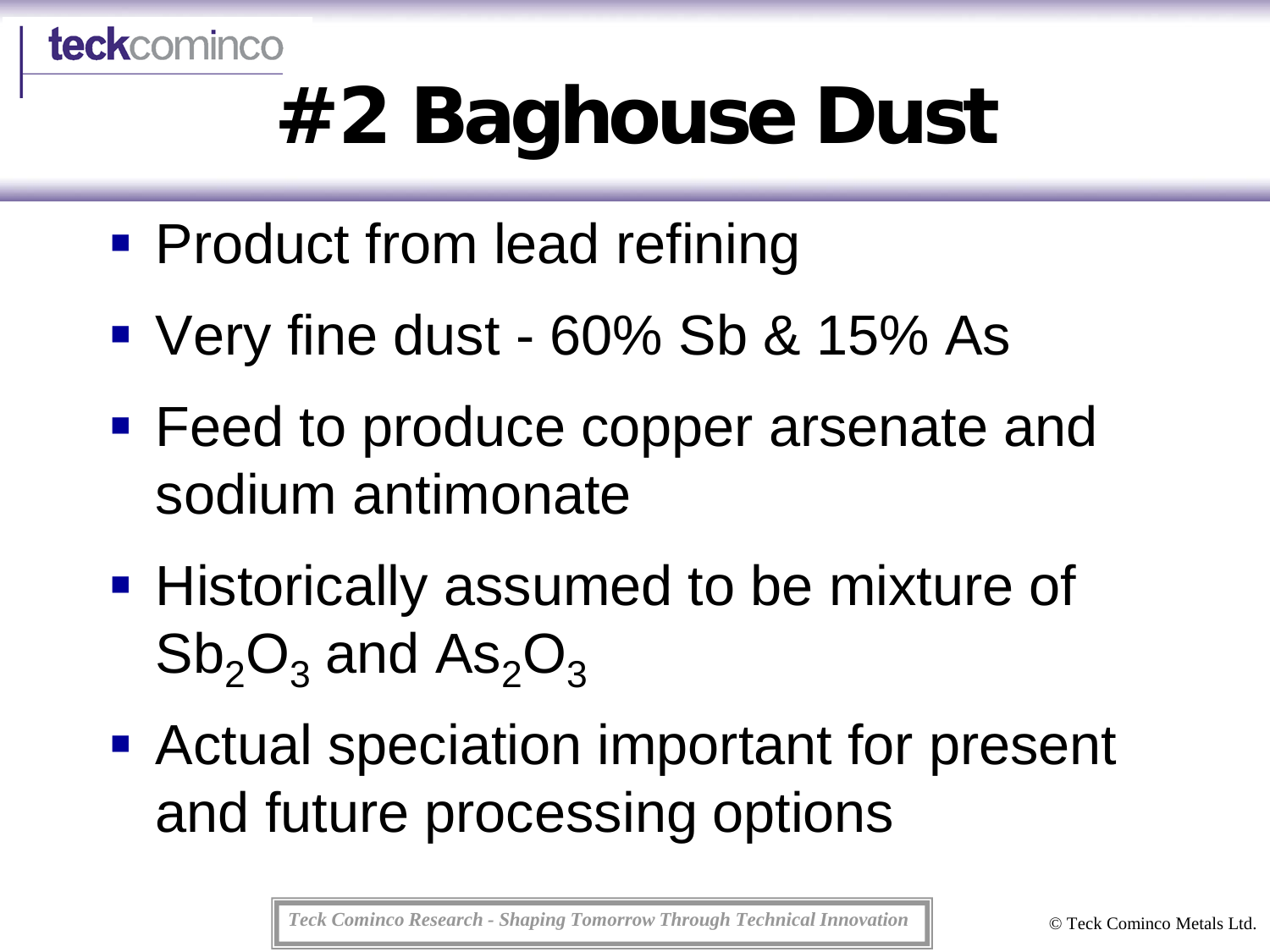

### SEM

teckcominco

- very fine As & Sb oxides  $(< 1<sub>µ</sub>m)$
- $\blacksquare$  XRD
	- predominantly senarmontite  $(Sb_2O_3)$
	- essentially "amorphous"
	- likely  $\text{As}_2\text{O}_3$  (virtually identical to  $\text{Sb}_2\text{O}_3$ )
	- possibly As-O-Sb, but lines also identical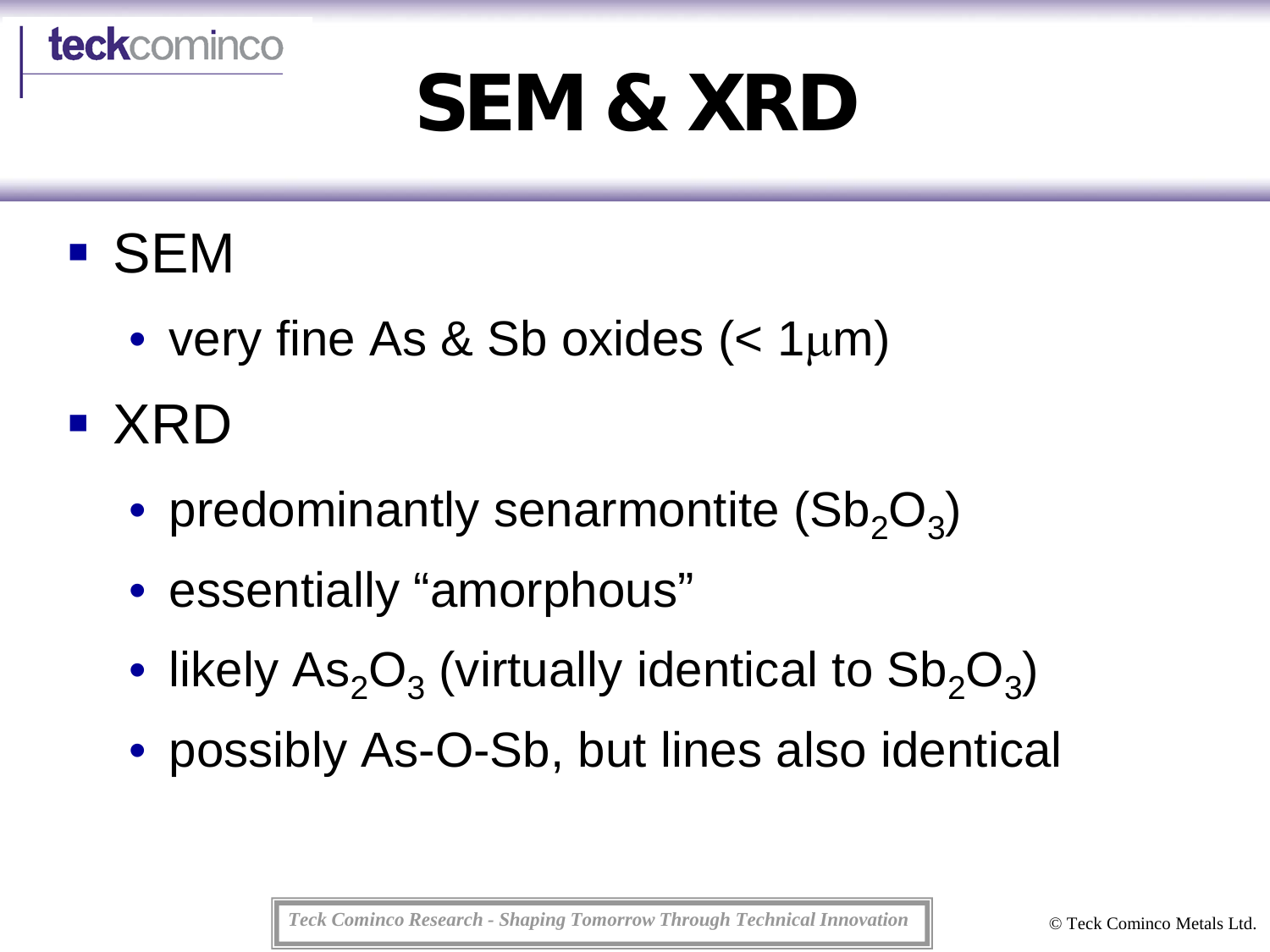

# **SR Results for #2BHD**

- XANES (in a matter of seconds)
	- quantitatively As(III)
- **EXAFS** 
	- high degree of fine structure ("very crystalline")
	- 1st NN is O (i.e. As O)
	- 2nd NN is NOT As (i.e. not As-O-As)
	- due to high [Sb], As-O-Sb most likely
	- mostly  $Sb_2O_3$  with some  $SbASO_3$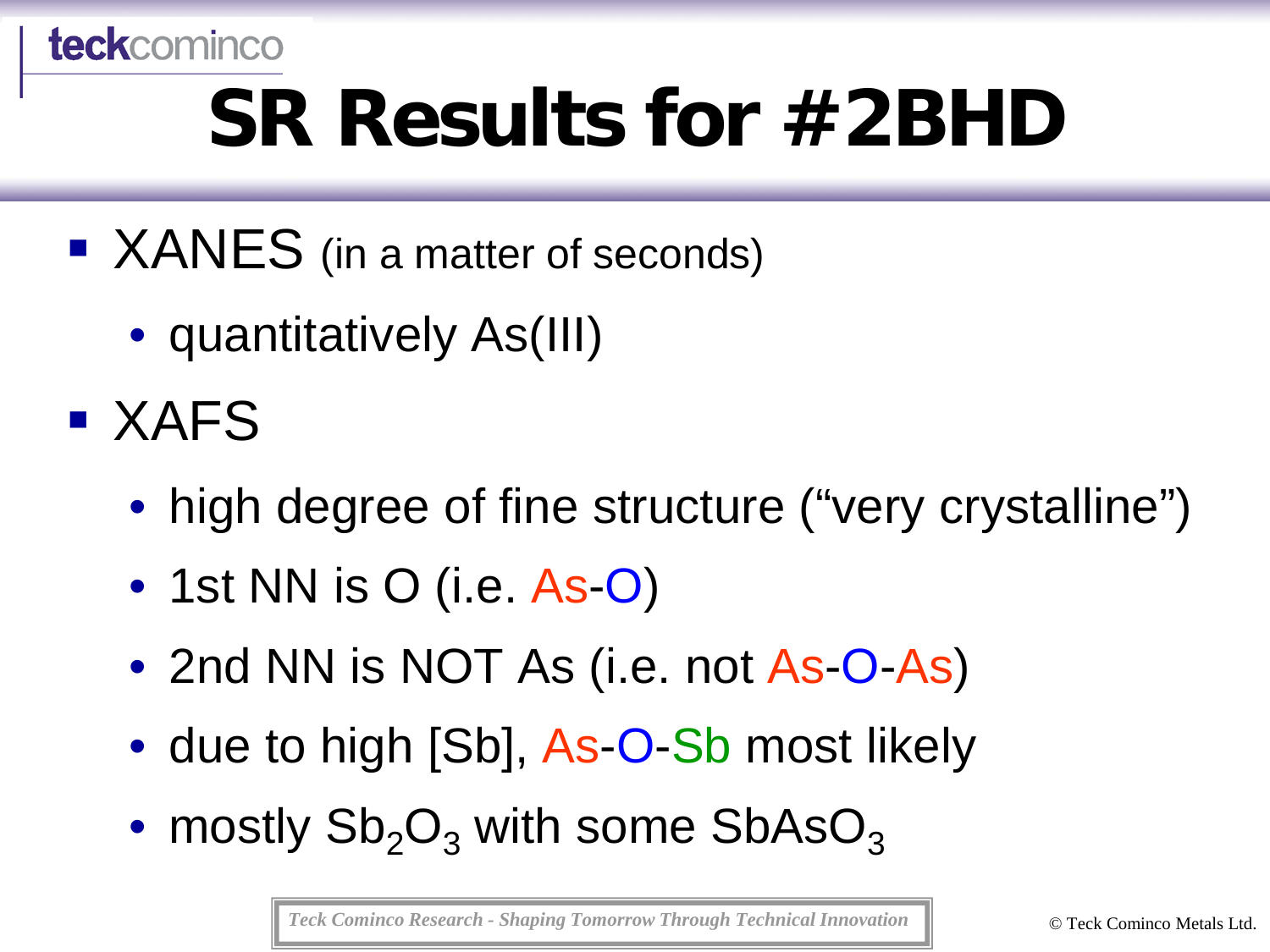

## **Fe-As-Sb Residue**

- **Research project to investigate options to** stabilize arsenic and antimony for storage
- **.** #2BHD autoclaved with  $Fe<sub>2</sub>(SO<sub>4</sub>)<sub>3</sub>$  to precipitate  $Fe_{x}(AsO_{4})_{y}$
- Residue: 55% Sb, 14% As, 17% Fe
	- SEM: identified Sb-Fe-As-O & Sb-As-Fe-O
	- XRD: possible  $As_2O_3$ 
		- "unidentified phase with 3 broad peaks, poor crystallinity and possible hydroscopic nature"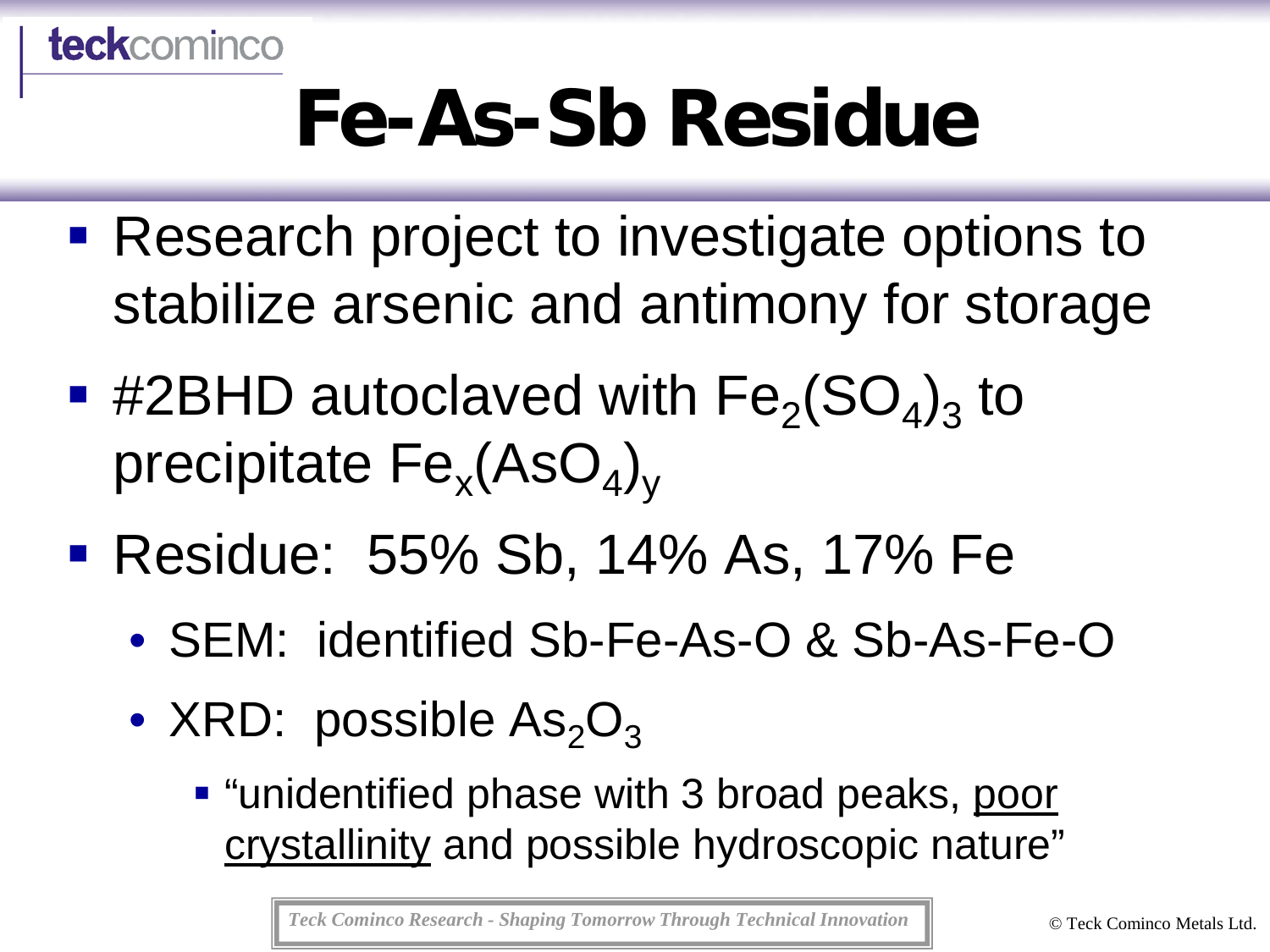

# **SR Results for Residue**

- $\blacktriangleright$  XANES: 30% As<sup>3+</sup>, 70% As<sup>5+</sup>
- XAFS: does not match any standards
	- 1st NN is O (i.e. As-O)
		- As(V) as  $AsO<sub>4</sub><sup>3-</sup>$  As (III) as unreacted #2BHD
	- 2nd peak is split, so 2nd NN is ...
		- Fe(?) but not scorodite or amorphous  $FeAsO<sub>4</sub>$ 
			- $-$  possibly AsO $_4^{\rm 3-}$  adsorbed on ferrihydrite
		- Sb(?) matches 2nd peak of #2BHD
			- 30% unreacted starting material (#2BHD)

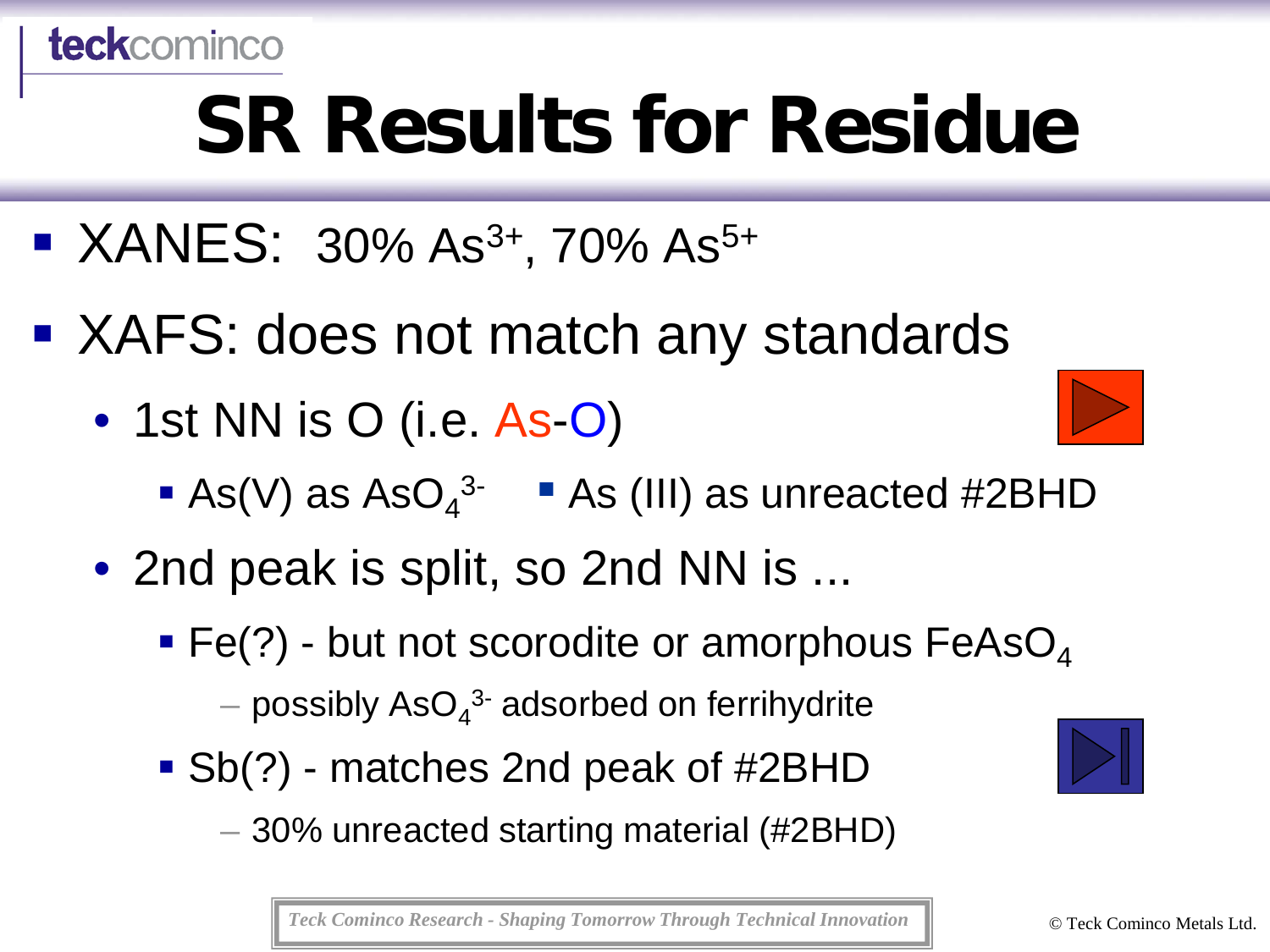# **Fourier Transform of XAFS**

teckcominco

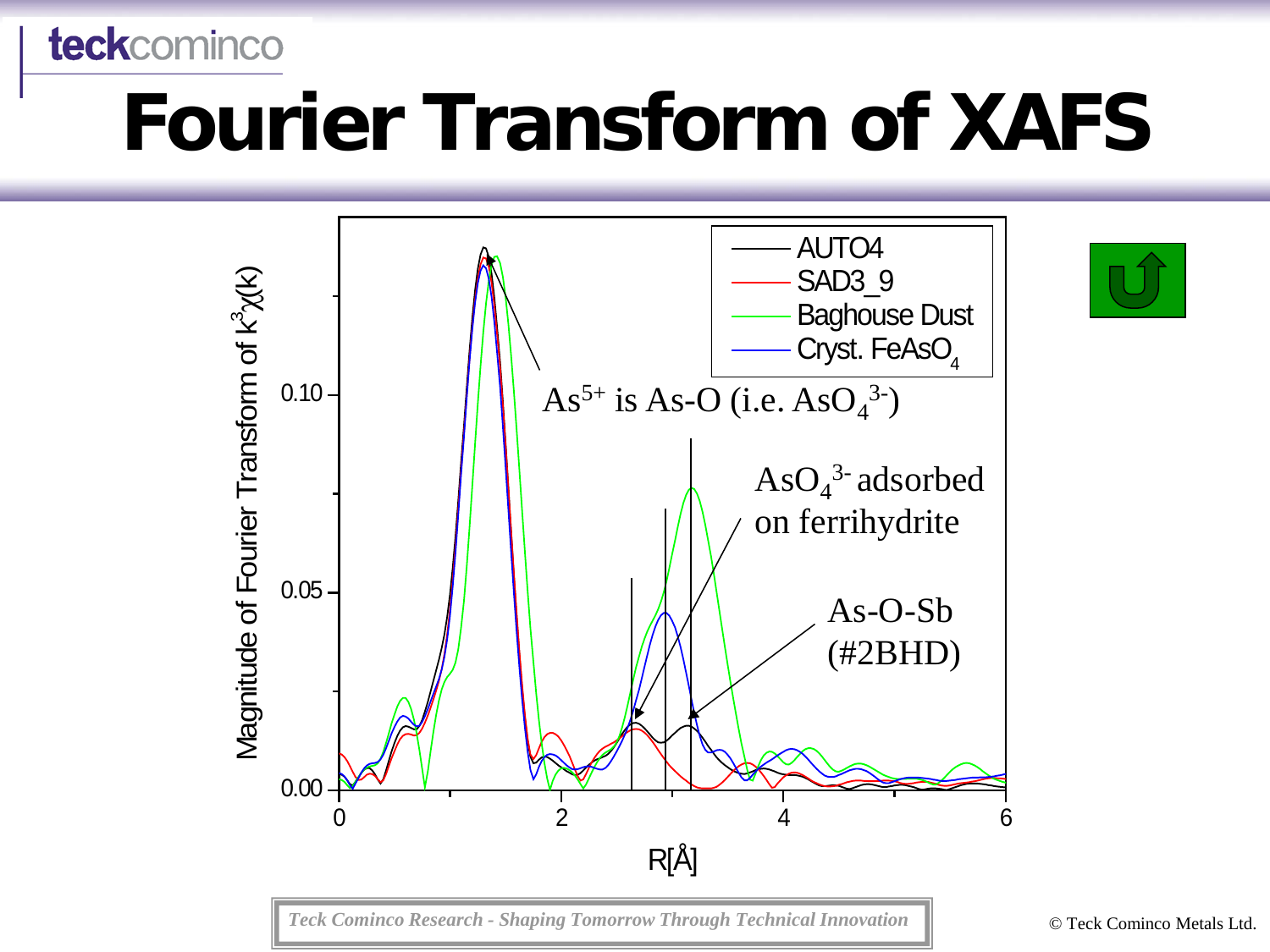

# **Summary**

#### ■ #2BHD

- As present is quantitatively trivalent
- As<sup>3+</sup>- O in #2BDH is NOT As<sub>2</sub>O<sub>3</sub>
- $Sb_2O_3$  with AsSbO<sub>3</sub> (As-O-Sb)
- Fe-As-Sb Residue
	- ~ 30% As not completely oxidized
	- As<sup>5+</sup> is AsO<sub>4</sub><sup>3-</sup>, possibly adsorbed on ferrihydrite
	- also As-O-Sb, from unreacted starting material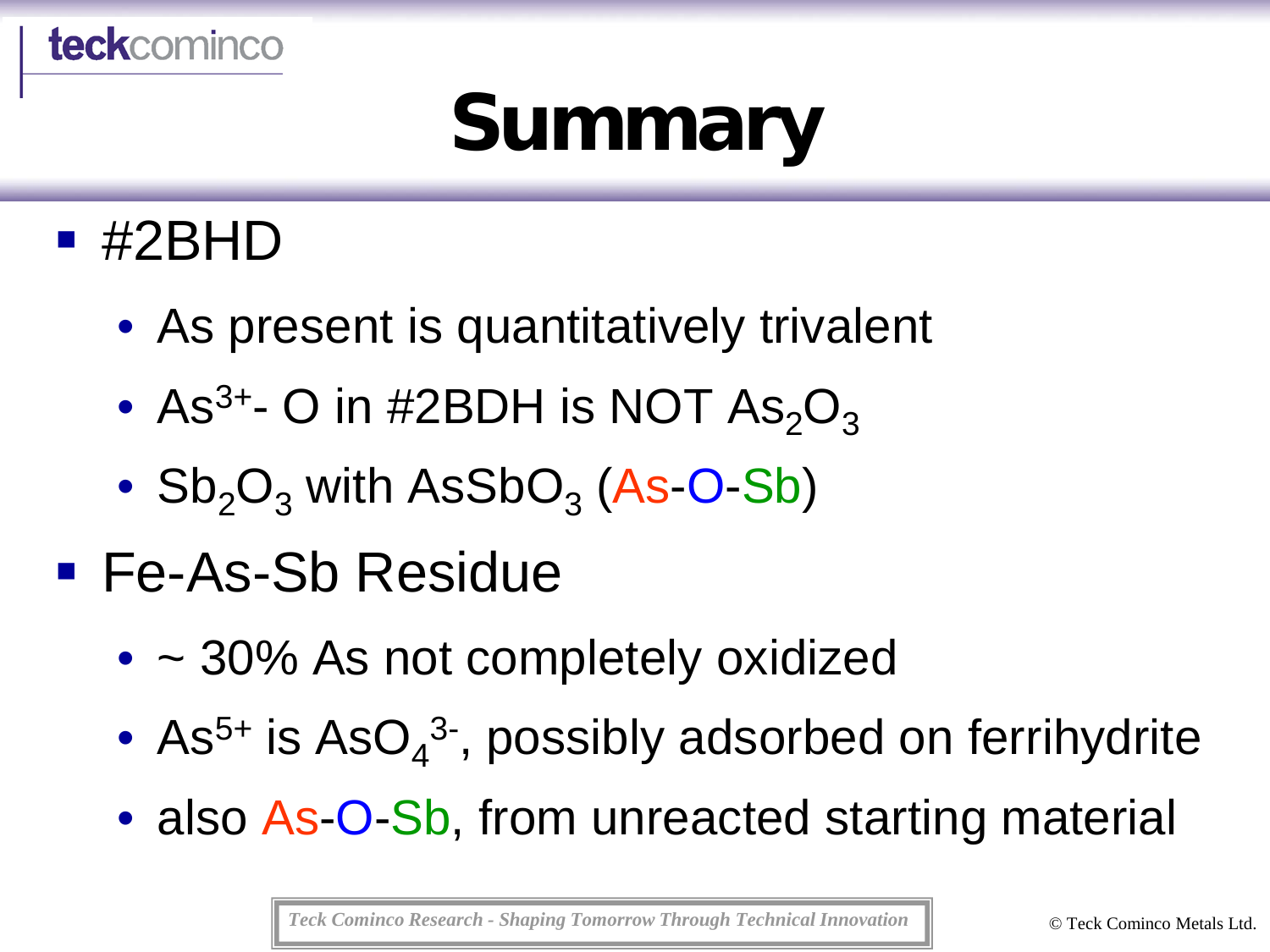#### **teck**cominco

# **Other applications ...**

- Speciation & association of metals in ...
	- ores & concentrates (PGMs, Ag, Au, In, Ge)
	- mill tailings, effluents & other in-process materials
	- ARD
	- soils & sediments
- Speciation of surface coatings on minerals from various portions of flotation circuits
- Map slices of rock/ore/agglomerate
- Surface analysis to look for corrosion, cracks, layered coatings with high resolution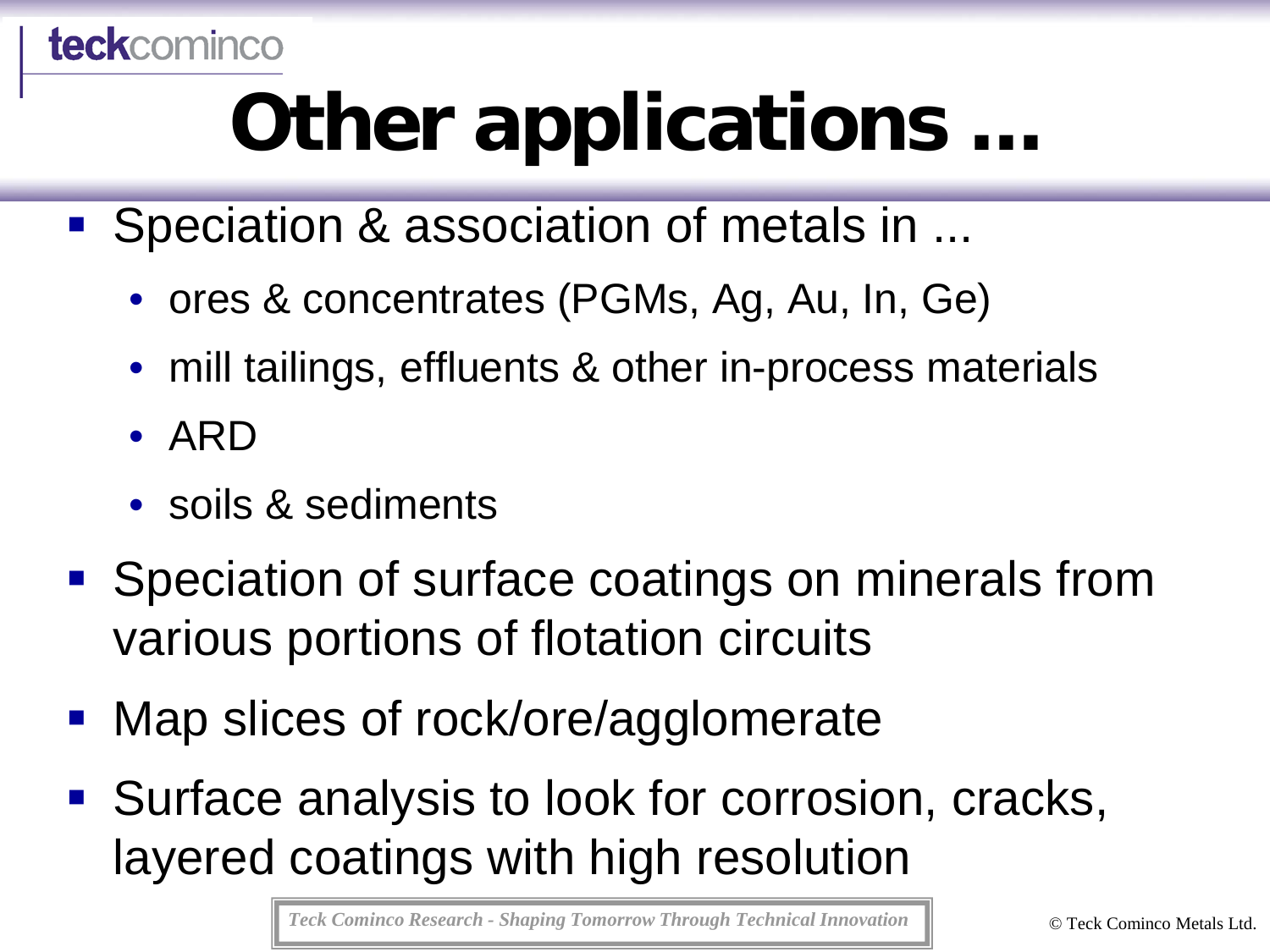

# **Conclusions**

- SR-based techniques valuable tools for mining & metallurgical applications:
	- determine oxidation states
	- determine nearest neighbour associations
- Allows for characterization of material not possible by traditional methods
	- high resolution
- 2 additional projects ongoing with CLS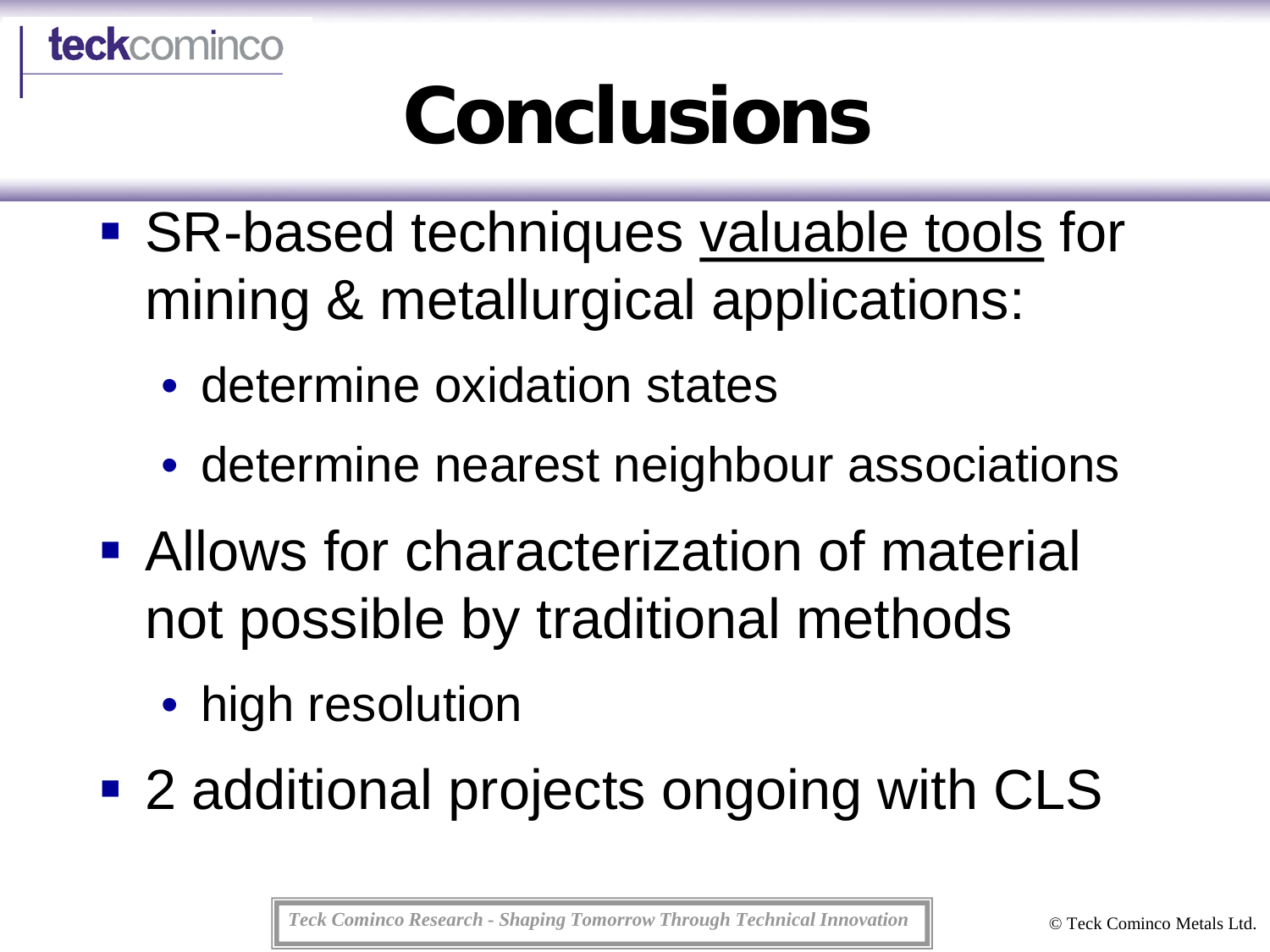

# **Acknowledgements**

- Teck Cominco Research
	- GGRichards, KMPenney, RWGreen, SJWalden
- Canadian Light Source
	- JNCutler & NChen
- BC Synchrotron Institute
	- CJones